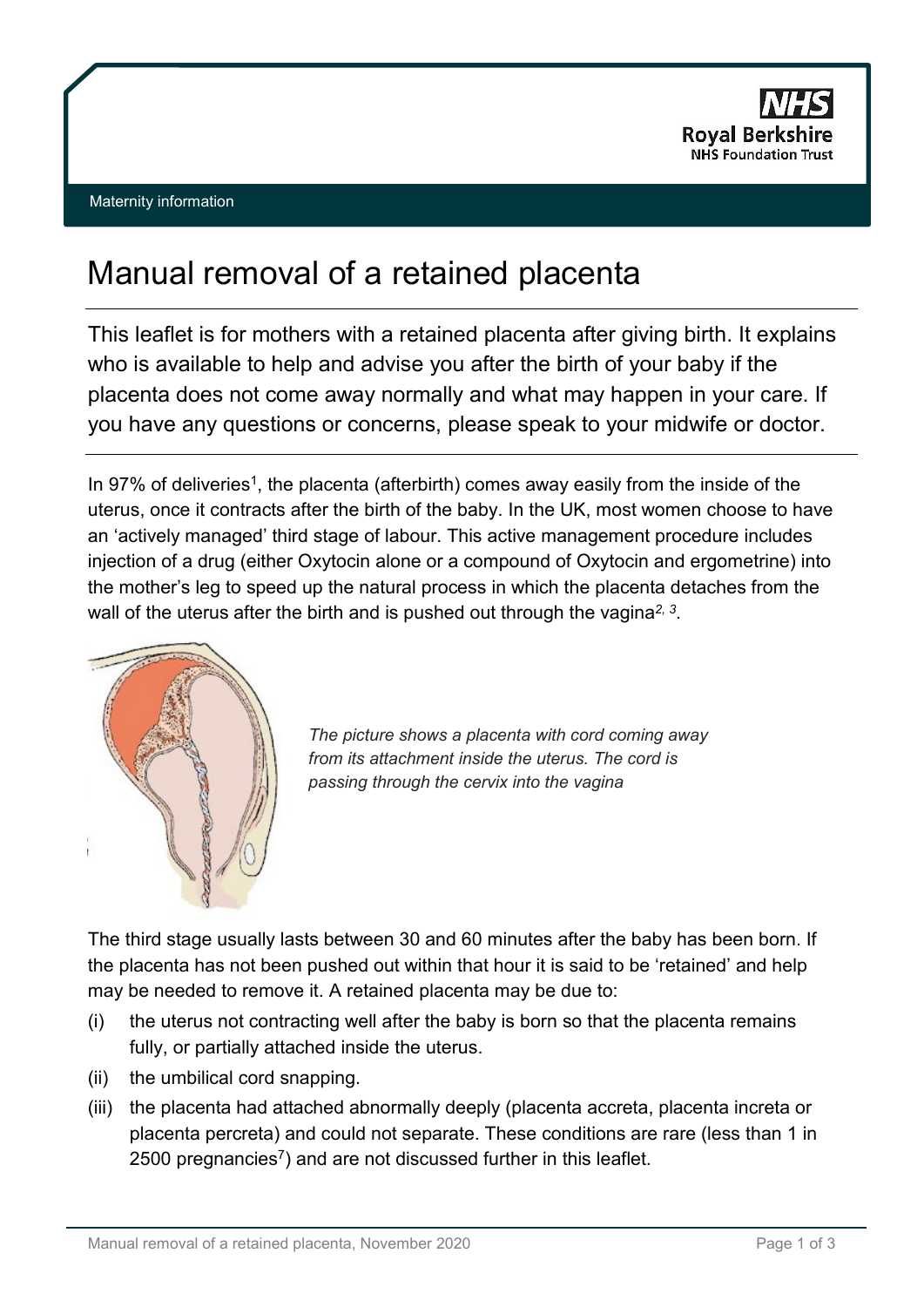Simple steps which midwives can offer to help separation of the placenta include:

- (i) ensuring that the mother's bladder is empty (if it is full, this tends to prevent the uterus from contracting down firmly);
- (ii) offering the baby the breast (as this releases oxytocin, which makes the uterus contract);
- (iii) massaging the top of the uterus through the abdominal wall (your tummy).

It is usual for there to be some bleeding from the mother's vagina after her baby has been born. If bleeding is brisk or continues at a steady rate, the midwife will call for a member of the obstetric team to assist her, and plan the next stage of care. This may happen before an hour passes, particularly if the midwife considers the bleeding to be heavy. The obstetrician may prescribe medication such as Syntometrine, given by injection, and also an Oxytocin infusion (given by a drip) to minimise blood loss. S/he may also call for a theatre team, as it is usual to offer to take the mother to theatre for a careful examination under anaesthetic if the placenta has not been delivered after an hour.

## **Theatre**

When you go to theatre, the anaesthetist will visit you and discuss what type of anaesthetic is recommended: if you have had an effective epidural, this can be 'topped-up' and used, or the anaesthetist may recommend a spinal anaesthetic. With either of these, you will remain conscious but comfortable. Sometimes, a general anaesthetic is recommended, or requested by the mother.

Providing you are well enough you will be given the choice for your birthing partner and baby to accompany you to theatre. If a medical reason or emergency prevents this from happening, your baby will be given to your birthing partner to care for whilst you are in theatre.

In theatre, once the anaesthetist is satisfied that you are comfortable, the obstetrician will seek your permission to examine you vaginally. If the placenta is 'sitting in the cervix', it can be easily pulled down the vagina. If it is still up in the cavity of the uterus, the obstetrician will place their fingers inside the uterus to detach the placenta and remove it. Their other hand is placed firmly on your tummy to steady the top of the uterus whilst this manoeuvre is completed.

If you had any tears or an episiotomy, these will be stitched before you leave theatre.

You will be given medication in theatre that will help your uterus remain contracted and prevent further bleeding. You will also be given a dose on antibiotics into your drip to help prevent infection.